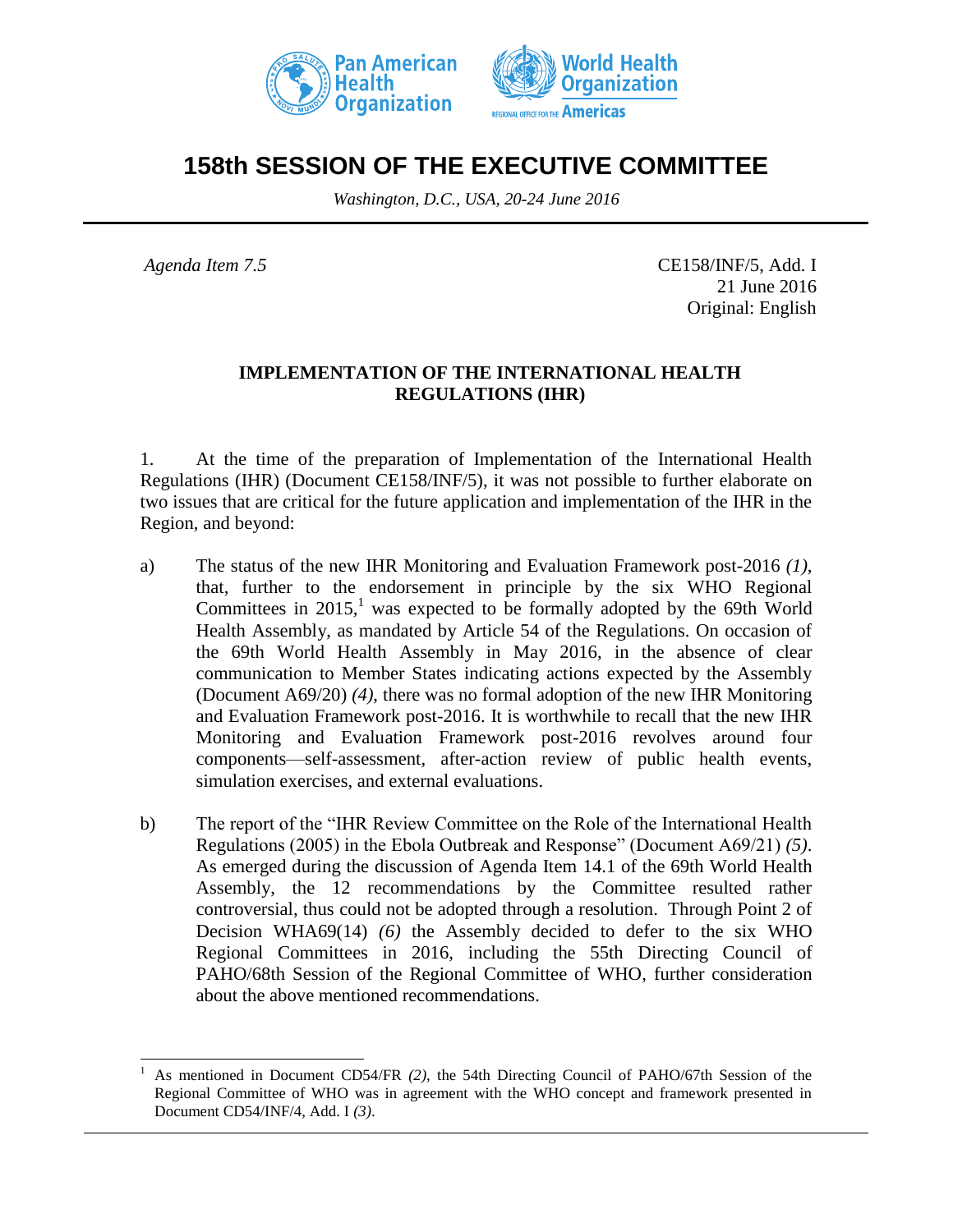## **Actions Proposed by the Pan American Sanitary Bureau to PAHO Member States and PAHO Governing Bodies**

2. For States Parties in the Americas to benefit most from the application and implementation of the IHR, there is a need to collegially move forward on solid formal and technical grounds. A solid mandate by PAHO's Governing Bodies would also enable the Pan American Sanitary Bureau (PASB) to more effectively comply with its mandate and obligations to provide support to States Parties.

3. Therefore, considering Assembly's Decision WHA69(14), PASB is inviting the 158th Executive Committee to consider:

- a) Holding a face-to-face regional consultation, between the end of July and the beginning of August 2016, to:
	- i. consider the relevance for the Americas of each of the 12 recommendations by the IHR Review Committee and, where applicable, define the key actions for their implementation in the Region;
	- ii. define the areas of work of a prospective regional IHR plan;
	- iii. agree on the content of a prospective related resolution to be approved by the 55th Directing Council of PAHO/68th Session of the Regional Committee of WHO to be held in Washington, D.C., 26-30 September 2016.
- b) Proposing the "Implementation of the International Health Regulations (IHR)" as a Program Policy Matter in the agenda of the 55th Directing Council with the aim of considering the adoption of a resolution establishing IHR-related priorities in the Region. Such resolution would also facilitate the positioning of Member States in the Americas on the occasion of the 140th meeting of the Executive Board of WHO, January 2017, expected to deliberate on IHR matters as per the Assembly's Decision WHA69(14).
- c) Allowing PASB to publish the prospective Program Policy Matter document and related proposed resolution at least three weeks prior to the 55th Directing Council.

## **References**

- 1. World Health Organization. Development, monitoring and evaluation of functional core capacity for implementing the International Health Regulations (2005) (Concept note). Geneva: WHO; 2015 [cited 2016 Jun 20]. Available from: [http://www.who.int/ihr/publications/concept\\_note\\_201407.pdf?ua=1](http://www.who.int/ihr/publications/concept_note_201407.pdf?ua=1)
- 2. Pan American Health Organization. Final Report of the 54th Directing Council of PAHO [Internet]. 54th Directing Council of PAHO, 67th Session of the Regional Committee of WHO for the Americas; 2015 Sep 28-Oct 2; Washington, DC.